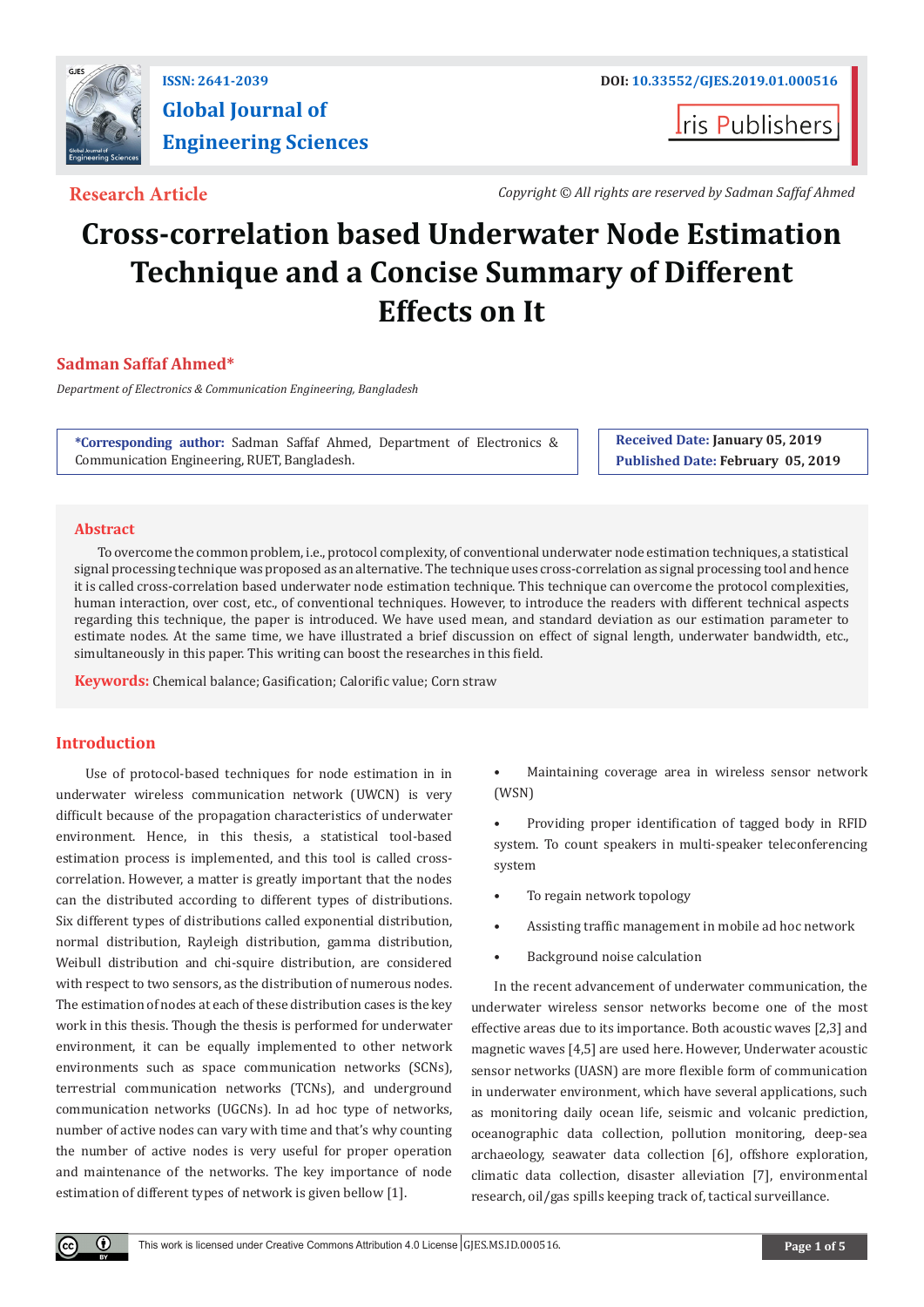#### Global Journal of Engineering Sciences Volume 1-Issue 4

In UWCNs, the signal propagation is completely different than the signal propagation in TCNs because of changing of medium. Relative to TCNs, more challenges are faced at UWCNs for signal propagation due to its water-medium. There are three possible physical waves used in UWCNs as underwater communication carriers, electromagnetic (EM) wave, optical wave and acoustic wave. Because of being high frequency of EM wave, it suffers from very high absorption in underwater environment, therefore, can only propagate extremely short distances [8]. Optical waves have a rapid attenuation in water due to absorption and backscattering [9]. Underwater acoustic communication poses the limitation of long and variable delays, high path losses, strong background noises and multipath of signal propagation [10]. Despite of these limitations acoustic waves are commonly used in UWCNs, as they can propagate over long distances [11]. In this thesis, the proposed node estimation technique is performed in underwater wireless acoustic sensor networks (UWASNs).

Node estimation of underwater network is difficult using terrestrial node estimation methods because there are some characteristics of underwater environment such as large propagation latency, node mobility, non-negligible capture effect, and high error rate which creates problem in estimation. For this reason, node estimation method based on cross- correlation of Gaussian signals is used for underwater network. In this process different estimation parameters can be formulated from the crosscorrelation function (CCF). However, cross-correlation is a novel signal processing tool which is used in fish estimation to node estimation [12-18]. Cross-correlation based node estimation using mean and standard deviation is the main goal of this paper. We have used three sensors straight line case in this paper.

#### **Cross-Correlation Based Technique**

There have been many investigations regarding the use of the ambient noise cross-correlation to extract the time-domain GF in various environments and frequency ranges of interest, for example, underwater acoustics. The procedural steps for determining the noise CCF are similar for all the above-mentioned environments. In brief, the procedure is as follows: firstly, the signals from a number of different noise sources are collected by two sensors separated by a certain distance in the region of interest; secondly, the received signals are summed at each of the two sensor locations; and, finally, these two noise signals are cross-correlated.



Gaussian signal has a certain property that, cross-correlation of two Gaussian signals results a delta function, which is the basic idea of this estimation method and also the reason of using Gaussian signals as transmitted signals. The propagation velocity is assumed to be constant, which is the sound velocity 'Sp' in the medium (Figure 1).

Most researchers have only tried to retrieve an estimate of the GF; for example, it has been shown theoretically that the GF can be obtained with ambient noise cross-correlation in the simple case of a homogeneous medium with attenuation.

#### **Estimation Process**

#### **Two sensors in line**

To estimate the number of nodes we use CCF formulation. For this formulation, a 3D spherical region is considered as network, which contains N evenly distributed nodes. Two sensors send probe request and every node in the network transmit Gaussian signals at the same time in respond to that probe request using acoustic wave as the underwater communication carrier. Simultaneously transmitted Gaussian signals form N nodes summed at each sensor location with different delay differences to form composite Gaussian signals and these composite signals are then received by the sensors.

Bins, b in the CCF (Figure 2) is defined as a place occupied by a delta inside a space of a width twice the distance between sensors and that place is determined by the delay difference of the signal coming to the sensors [13,16-20]. The deltas of equal delay differences are placed in that particular bin.



Figure 2: Bins, b in the cross-correlation process.

Different cardinality estimation parameters can be obtained from this CCF. Network cardinality can be estimated using these parameters.

#### **Three sensors in line (SL)**

For three sensors let us consider a 3D network containing N nodes, where the nodes are evenly distributed over the dimensions of a large sphere. In SL case, three sensors are located in a line inside the network, where the middle sensor lies on the center of the 26 spheres. The other two probing nodes are placed on both sides of and at equal distances from the middle one along a line as shown in Figure 3. Simultaneous transmission of Gaussian signals from N nodes is initiated after receiving probe request from the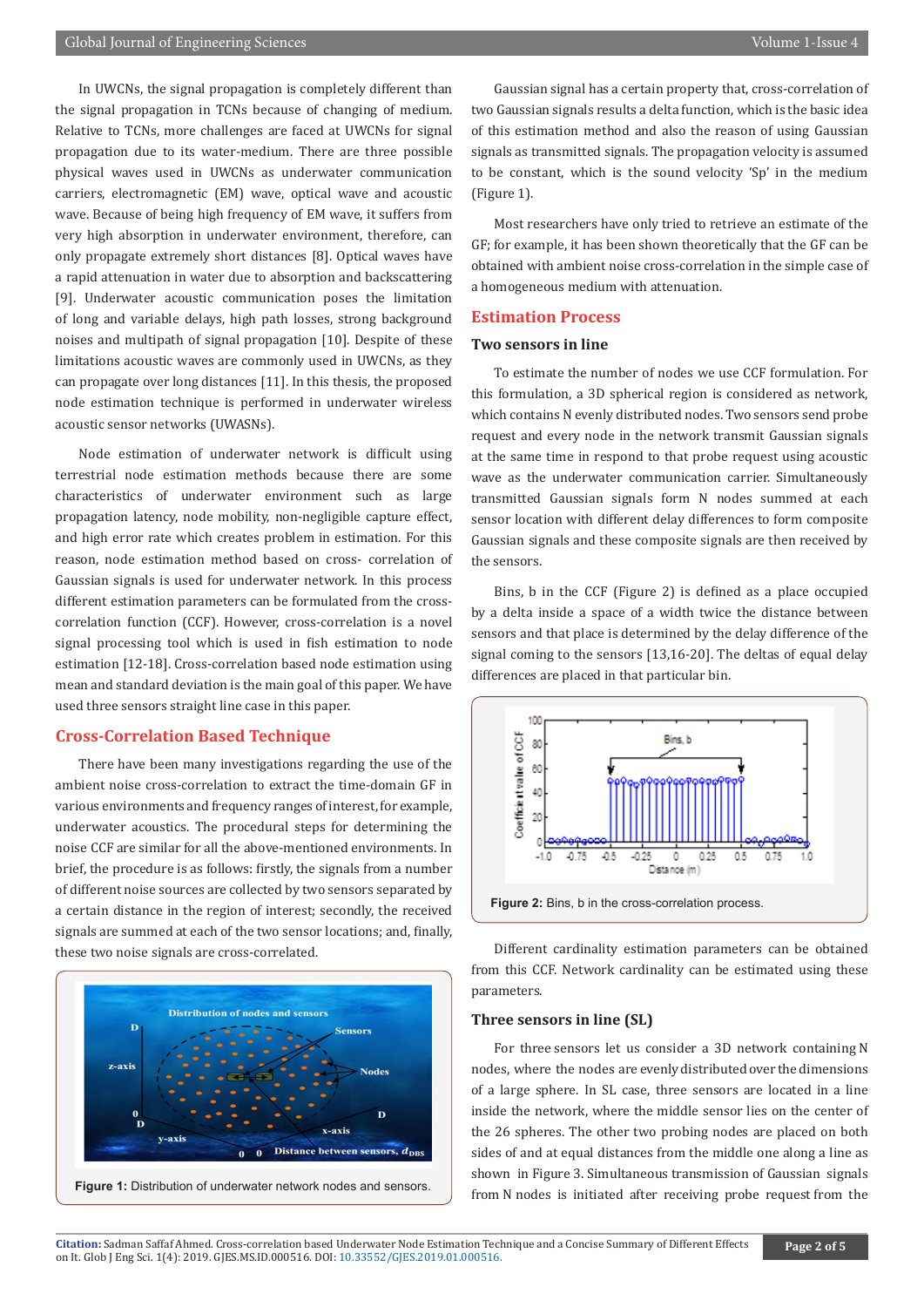probing nodes (sensors). These Gaussian signals form composite Gaussian signals at three sensor locations. CCFs are formulated from the cross-correlation of these three composite signals.





The 3D space is considered as a cube such that the dimension of the cube is equal to the diameter of the sphere and three sensors, H1, H2 and H3, and a node N1, are placed at locations  $(x_{12},y_{12},z_{1})$ ,  $(x_2, y_2, z_2)$ ,  $(x_3, y_3, z_3)$  respectively, inside the sphere as shown in the Figure 4. The distance between sensors, then

$$
d_{\text{DBS}} = \sqrt{(x_1 - x_2)^2 + (y_1 - y_2)^2 + (z_1 - z_2)^2}
$$

#### **Mean of CCF, μ**

Mean of CCF increases with the increase of signal strength and decreases with the decrease of signal strength. It is expressed as

$$
m = N/b
$$

where, bin, b can be expresses as [1,13,19,20]. NSBS means number of samples between sensors. Standard deviation of CCF can be expressed as,

 $\sigma = \sqrt{N \times 1/b \times (1-1/b)}$ 

Standard Deviation is also affected by signal strength.

The ratio of standard deviation to the mean is:

$$
R = \sigma \div \mu = \sqrt{\frac{q}{p}} = \sqrt{\frac{(1-1/b)}{N \times (1/b)}} = \sqrt{\frac{b-1}{N}}
$$

$$
\therefore N = \frac{b-1}{R^2}
$$

This is not affected by signal length as it is the ratio of two independent parameter.

#### **Review stage**

Submit your manuscript electronically for review.

#### **Final stage**

When you submit your final version, after your paper has been accepted, prepare it in two-column format, including figures and tables.

#### **Figures**

As said, to insert images in Word, position the cursor at the insertion point and either use Insert | Picture | From File or copy the image to the Windows clipboard and then Edit | Paste Special | Picture (with "Float over text" unchecked).

The authors of the accepted manuscripts will be given a copyright form and the form should accompany your final submission.

#### **Results & Discussions**

Simulations are performed using MATLAB as the programming tool. We take three values of signal strength 1,2, 3 for b=99  $(d_{\text{pnc}}=1.00, \text{ SR}=75 \text{ kSa/s})$  to get the results for Mean of CCF vs. N which is shown in Figure 5.



Similarly, we take three values of signal strength 1, 2, 3 for  $b=49(d_{\text{p}_{\text{BS}}}=0.5,$  SR=75 kSa/s) to get the results for mean of CCF vs. N which is shown in Figure 6.



From above figures it is shown that the mean of CCF is closely attached with the theoretical line. This means our estimation is accurate. To estimate with Standard deviation, we take three values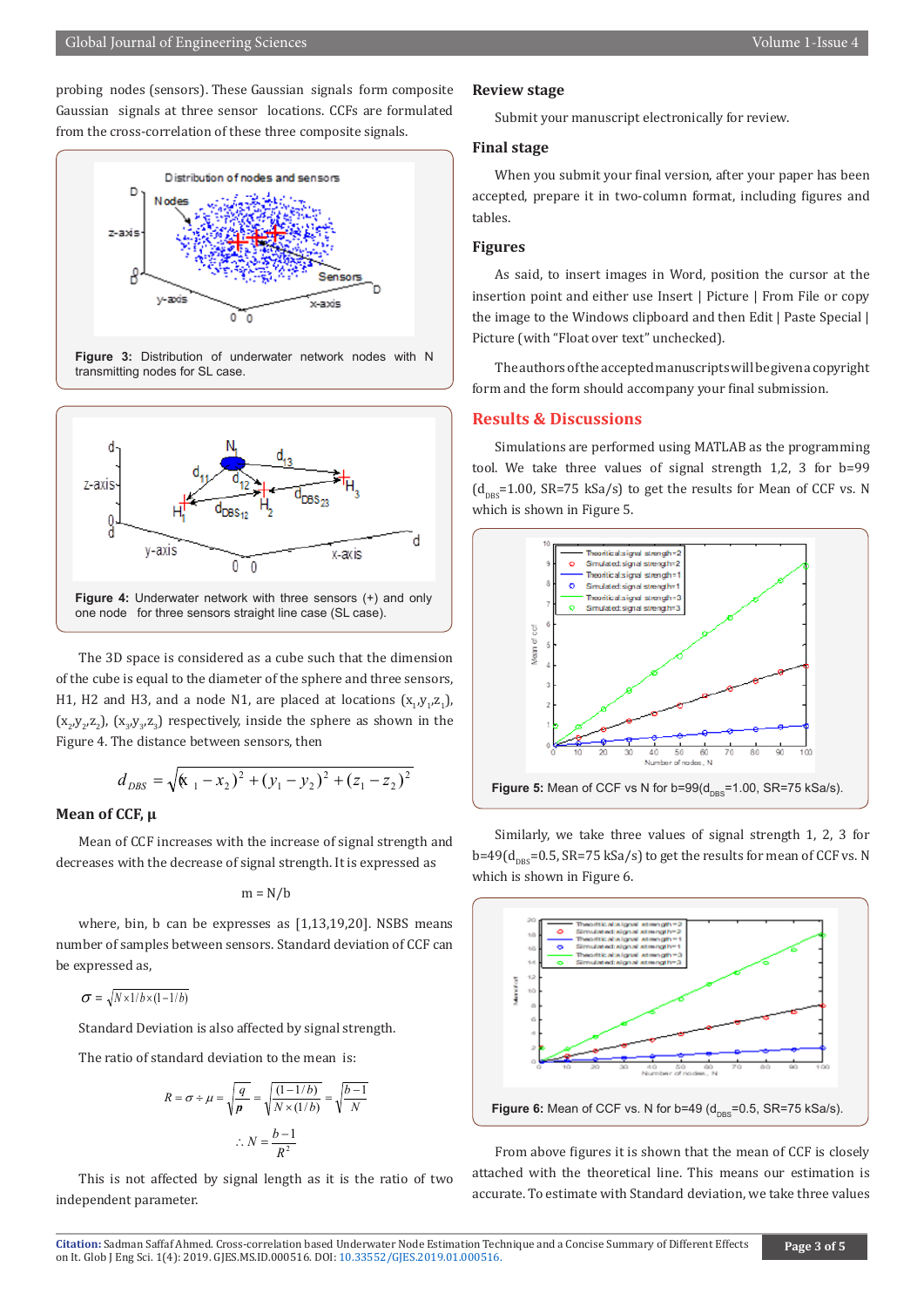of signal strength 1, 2, 3 for b=149 ( $d_{\text{pRS}}$ =1.5, SR=75 kSa/s) to get the results for Standard Deviation of CCF vs. N which is shown in Figure 7.



The simulation result for Standard deviation of CCF vs N with three values of signal strength 1,2, 3 for b=199 ( $d_{\text{puc}}$ =2.00, SR=75 kSa/s) is shown in Figure 8.



From the above figure we can say that by using standard deviation as estimation parameter we can properly estimate nodes. We see that the theoretical results and simulated results match appropriately.

### **Different Effects on Cross Correlation Based Node Estimation Technique**

Different effects on cross-correlation based node estimation technique are discussed in this section.

#### **Effect on signal strength**

The estimation parameters derived from the CCF are affected from signal strength Ss. Cross correlation of two Gaussian signals with unity signal strength results a delta function of strength one. It is the basic idea of this estimation approach and also the reason of using Gaussian signals as transmitted signals. If Gaussian signals are correlated with signal strength 2 then a delta of strength four is obtained. Similarly, for the half signal strength of the Gaussian signals, the strength of the delta is one-quarter. So, strength of the deltas in the bins of the CCF is affected by Ss and the strength of the deltas is proportional to the square of Ss. The strength of deltas in the

bins of CCF is affected by signal strength and the strength of deltas are proportional to signal strength. signal strength dependency of the strength of deltas in the bins of the CCF, coefficient values of CCF vary with Ss, which means sum, mean and standard deviation of those coefficient values also vary with Ss. With this finding we can say that, three estimation parameters: sum, mean and standard deviation of CCF are affected by Ss.

So, the estimation parameters which are derived from CCF mean, sum and standard deviation are also proportional to the square of Ss. The modified versions of sum, mean and standard deviation are expressed as

$$
S_{\text{modified}} = \text{Sum}(C(t)) = N^* S_s^2
$$
\n
$$
SD_{\text{modified}} = \sqrt{N \times 1/b \times (1 - 1/b)} * S_s^2
$$
\n
$$
M_{\text{modified}} = S_s^2
$$

No modifications are required for these two parameters, which suggest that,  $R_{\text{med}}$  and  $R_{\text{sdm}}$  of CCF are independent of Ss and the expressions of these two estimation parameters.

#### **Use of non-gaussian signals**

Non-Gaussian signals can be used as the transmitting signals to provide a useful alternative of the Gaussian signals. If Non-Gaussian signals are used, the CCFs will contain some undesired peaks. These undesired peaks can be removed using proper manipulation of the CCFs. The cross-correlation of Non-Gaussian signals can be used for node estimation.

#### **Dopler effect**

In underwater acoustic networks the Doppler Effect is one of the important practical issues. The frequency of the received signal sometimes compresses and sometimes spreads according to the movement of the source and receiver moving towards or away from each other. Spreading of a signal requires more time to reach the sensors. So, it requires more time and energy for estimation. To investigate the estimation performance with Doppler Effect, the frequency of the received signal has to be adjusted.

#### **Effect of bandwidth**

Limited bandwidth gives sinc function instead of delta function of infinite band signal. Channel bandwidth restricts the signal bandwidth which might affect the estimation performance. It is proved that the scaling is good enough to get estimation in finite BW case as in infinite BW case. As the  $R_{\text{finiteBW}}$  is a constant multiple of  $R_{infinite}$ , the power which affects the CV of  $R_{infinite}$  in estimation expression is not changed. So, the CV is not affected by the BW (10 kHz). So, from these we can say that no problem will occur with the BW greater than 10 kHz but whether it is affected or not with the BW less than 10 kHz should have to be checked.

#### **Estimation of nonuniformity**

Different distribution of nodes will change the shape of the CCFs, and it will affect the estimation performance. It is required to investigate the performance of the proposed methods with various